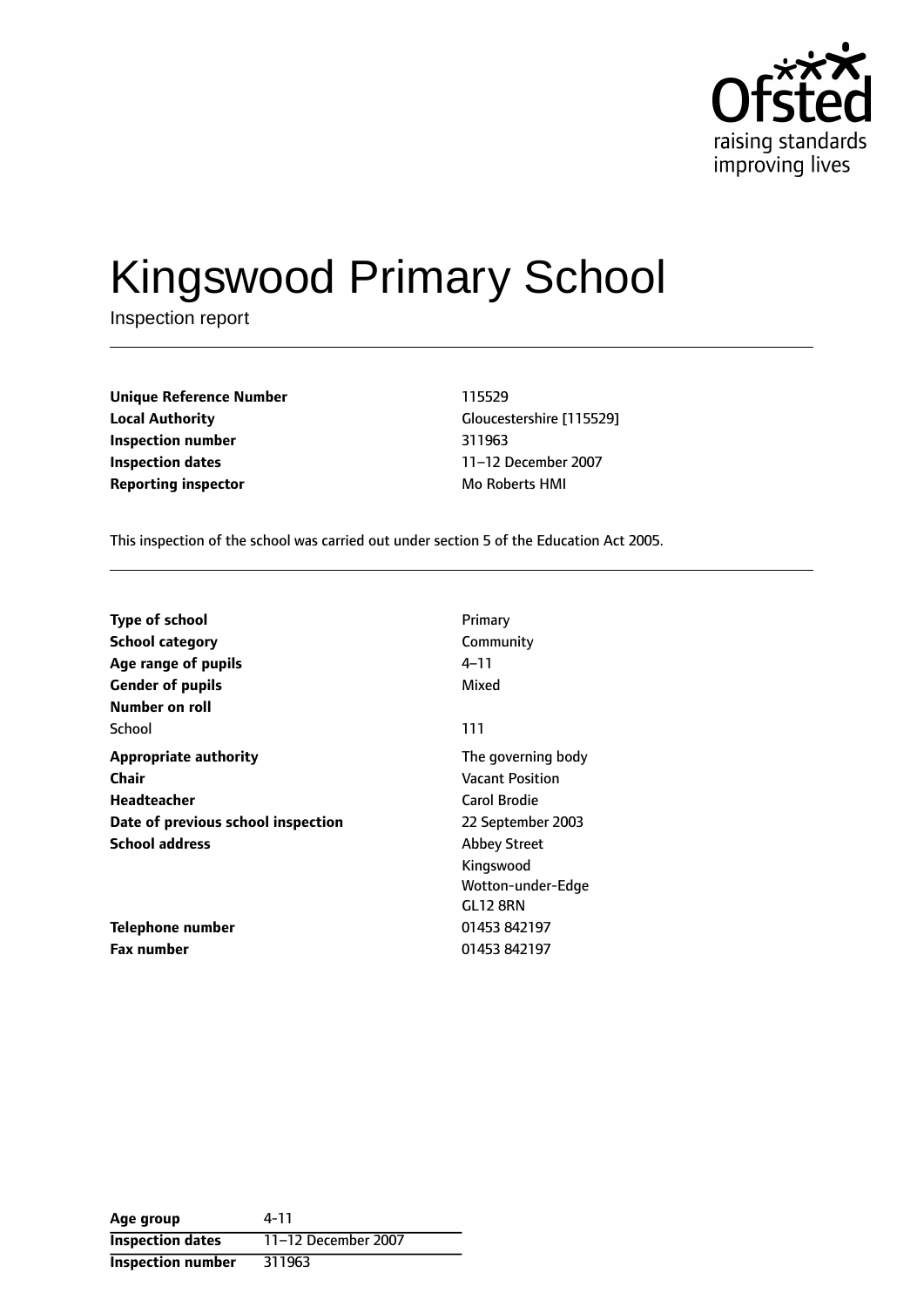.

© Crown copyright 2007

#### Website: www.ofsted.gov.uk

This document may be reproduced in whole or in part for non-commercial educational purposes, provided that the information quoted is reproduced without adaptation and the source and date of publication are stated.

Further copies of this report are obtainable from the school. Under the Education Act 2005, the school must provide a copy of this report free of charge to certain categories of people. A charge not exceeding the full cost of reproduction may be made for any other copies supplied.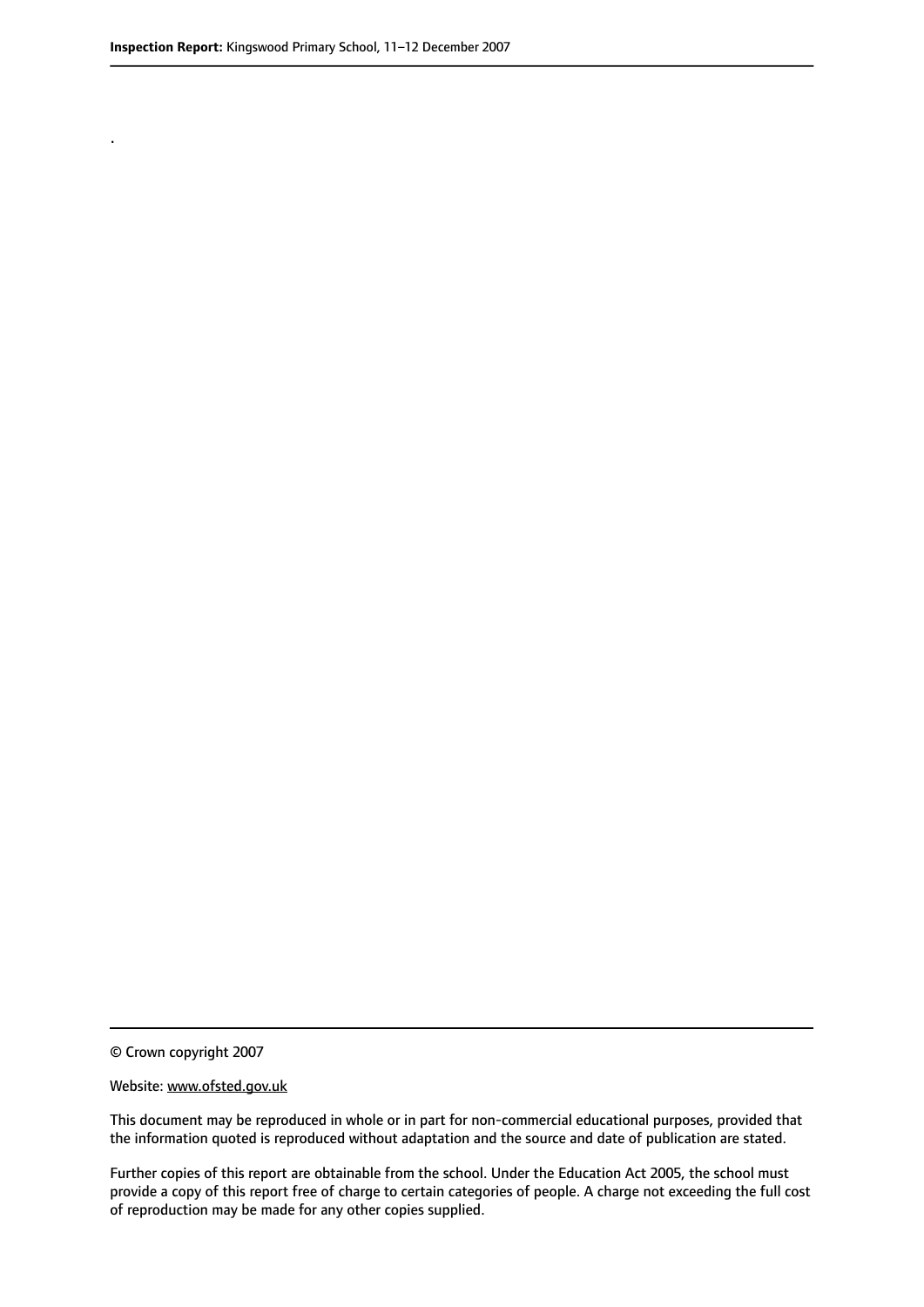# **Introduction**

The inspection was carried out by one of Her Majesty's Inspectors.

## **Description of the school**

This is a small school. The school roll is buoyant and new pupils often arrive towards the end of their primary education. The school serves the village and reflects the local population, which is mainly White British. Most pupils enter with standards at those expected for their age. Few pupils receive free school meals, but families are from right across society. The proportion of pupils with learning difficulties or disabilities is relatively high and includes two children with statements of special educational need. The school has silver 'Artsmark', 'Healthy School' status and it has qualified for Investor in People accreditation for the last ten years. It also has an International Award.

#### **Key for inspection grades**

| Grade 1 | Outstanding  |
|---------|--------------|
| Grade 2 | Good         |
| Grade 3 | Satisfactory |
| Grade 4 | Inadequate   |
|         |              |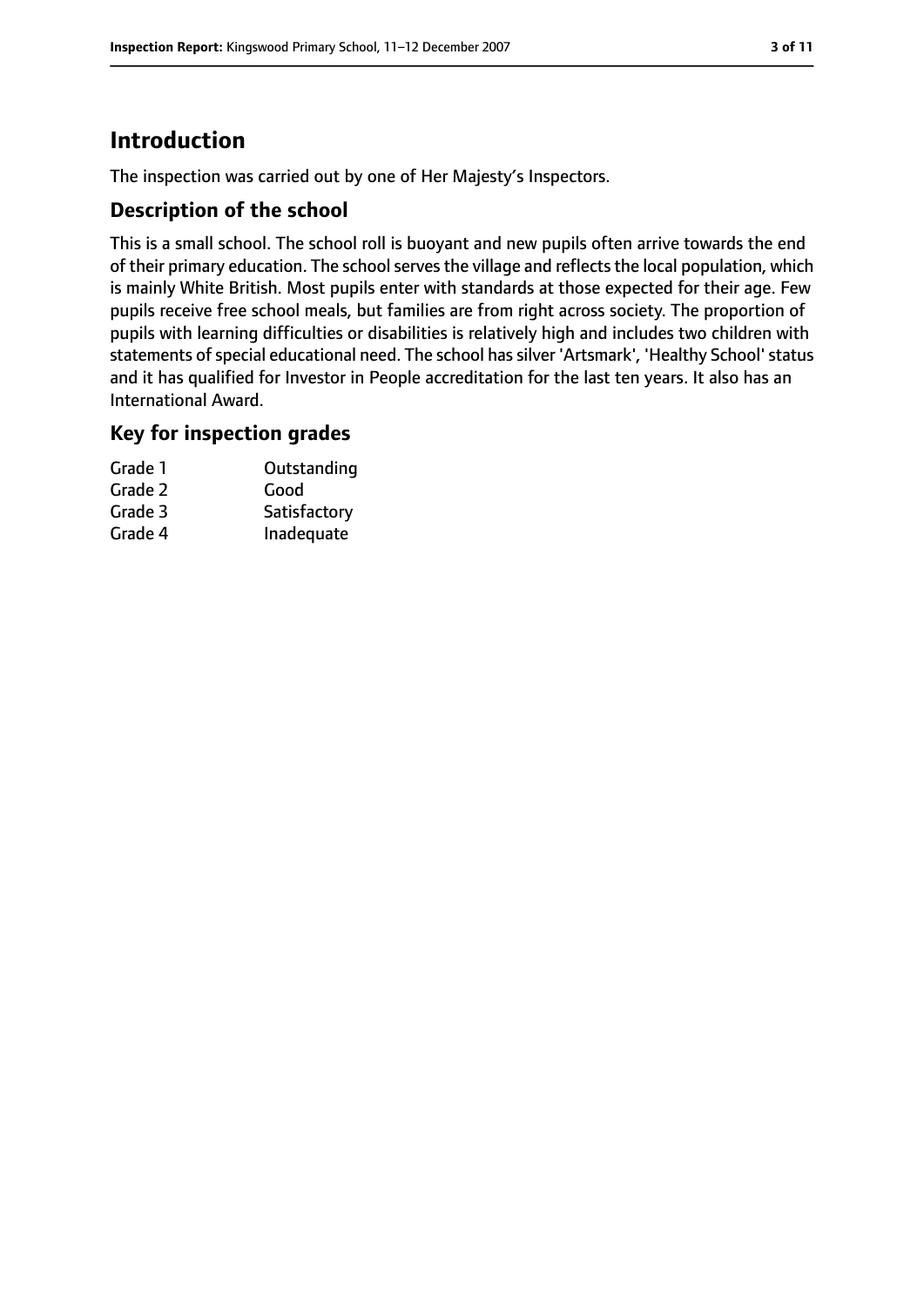# **Overall effectiveness of the school**

#### **Grade: 2**

Kingswood Primary School provides a good education and outstanding opportunitiesfor pupils' personal development. Parents are strong partners with the school. They said unanimously, in the school's own consultation with them, that their children are happy, and enjoy learning. One parent's response to the inspection questionnaire captures the central feature of the school well, writing, 'The school does the best possible for the individual child - each child is known and catered for…'

Throughout the school, a high priority is placed on the development of social skills and cooperative endeavour. Pupils gain in confidence and self-esteem. This was clearly evident during the excellent school production seen during the inspection. The school's strong international links ensure pupils are aware of the wider world and they undertake many projects to help others who are less fortunate. Pupils' spiritual, moral, social and cultural development is outstanding. Behaviour is exemplary because pupils are thoughtful towards each other and are busy and interested in what they are doing.

Children have a strong start in the Reception Year as the provision for them is stimulating. This progress is built on well in the Year 1 and 2 class, with the result that standards are at, or above, average in all but writing by the end of Year 2. Although standards remain high when pupils reach the end of Year 6, the pupils' rate of progress is not quite as consistently good in Years 3 and 4.

Pupils achieve well because all teaching is at least satisfactory and most is very good. Teaching is generally characterised by well planned lessons with high expectations of all pupils. Personal targets for learning are carefully set and pupils are keen to try to reach them, so they progress well. Where teaching is satisfactory, it is because some pupils' targets lack precision despite the determined efforts of the able curriculum leaders to support this work. The curriculum has improved since the last inspection and is developing rapidly. It includes two modern foreign languages. Pupils have fun and enjoy what the school offers, so their attendance rate is high. The changes in the curriculum are beginning to have a positive effect on the pupils' enthusiasm for writing, but there is still more to be done to raise the technical accuracy of the work.

Pupils are fit and healthy and know how to keep safe in and out of school. The school council and the class councils give pupils exceptional opportunities to give their points of view on school matters. The home school link books are helpful toolsin pupils' learning and show where homework can support class work. Leadership and management are good. The school's self-evaluation process is thorough and results in detailed plans to deal with all identified weaknesses. The school has made good progress since the last inspection, despite all the staff changes. It has a good capacity to build on its many strengths and improve further. The governors offer invaluable support and challenge to the school.

## **Effectiveness of the Foundation Stage**

#### **Grade: 2**

The Foundation Stage is good. Sessions are vibrant and exciting. As a result, the children make a strong start to their education with almost all children reaching the standards expected at the end of the Reception Year and some exceeding them. Learning activities match children's needs in an attractive and well organised classroom that enables children to make many independent choices. Teaching is consistently good. Children settle in well owing to the good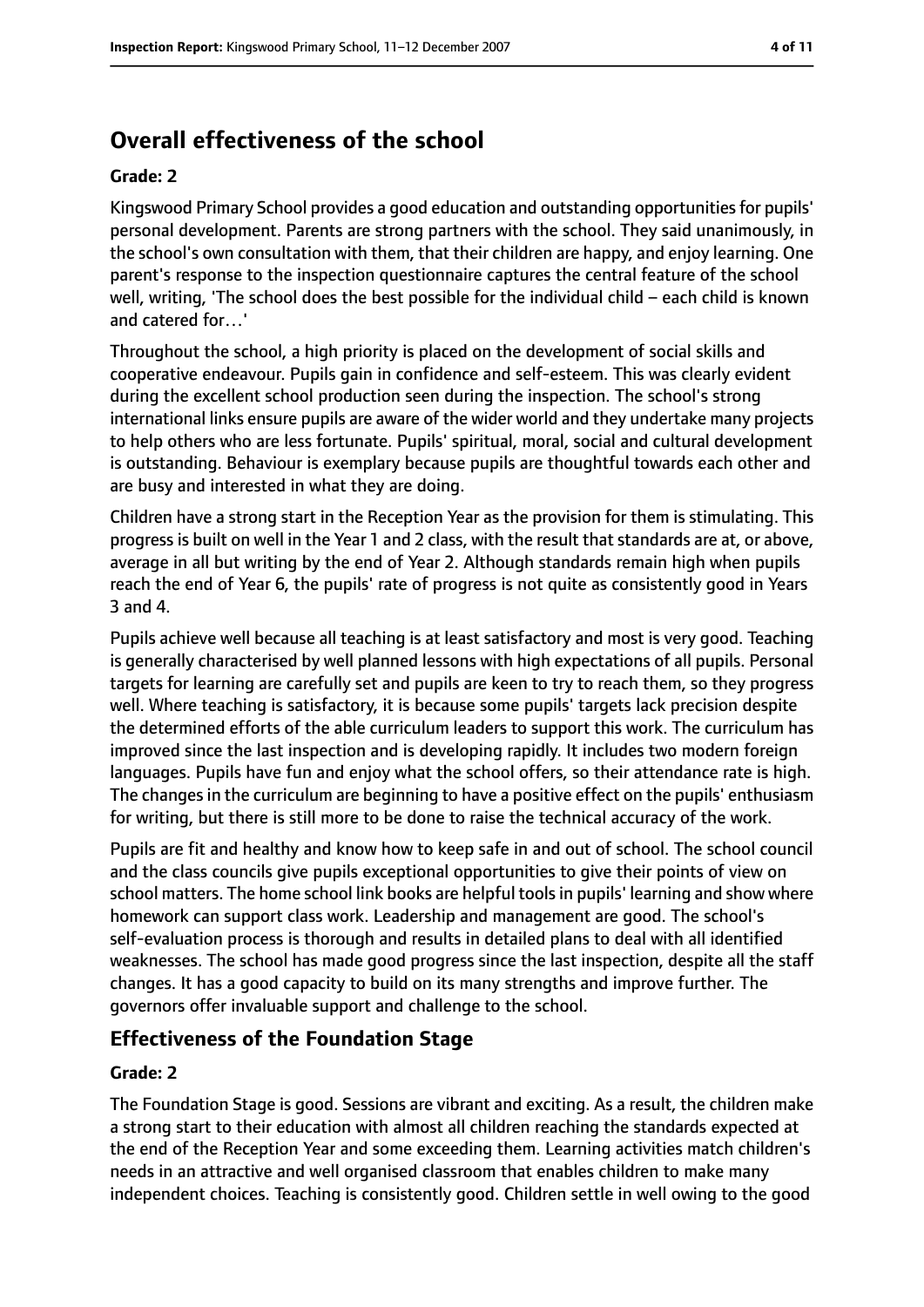links the school has with families and the local pre-school group. Parents feel children have already learned a lot since they started in September. Reception provision is well led and managed, with the teacher and teaching assistant working well as a team. They ensure children have plenty of variety and choice. Staff have correctly identified the need to develop the outdoor provision to support those younger children who need even more access to robust play. Imaginative role play is a strong part of the provision and this encourages pupils to take risks in their writing. The role play is currently a busy postal sorting office for the all the school's Christmas letters!

## **What the school should do to improve further**

- Give particular attention to ensuring the rate of pupils' individual progress is maintained in Years 3 and 4.
- Bring writing up to the high standards reached in other subjects.

# **Achievement and standards**

#### **Grade: 2**

Children starting school in Reception mostly have skills and abilities that are in line with those expected for their age, although a few have weaker social skills. This varies from year to year. Children become increasingly independent. The small group of Year 1 children in the Reception class progress well and are a good example to the younger children. Pupils continue to make at least satisfactory and often good progress in the Year 1/2 class. They achieve standards that reflect their ability, including a good proortion who reach higher than average levels in mathematics and reading. Writing standards dipped below the national average in the last two years but, in 2007, they were nearer to the expected standard because the school identified and began to tackle the issue. Pupils make steady progress in Years 3 and 4 and then they improve more rapidly in Years 5 and 6. By the time they leave the school in Year 6, pupils have reached above average standards for the last two years. Because of the small numbers in some year groups, published averages do not always tell the full story of the significant improvements some individuals make. Pupils with learning difficulties make good progress overall and mostly reach their well designed targets.

# **Personal development and well-being**

#### **Grade: 1**

Pupils make outstanding progress in their personal development. They are justifiably proud of their school, enjoying and appreciating what it offers in a mature and reflective manner. Their attendance is above average. Older pupils thrive on taking on extra responsibilities, such as being peer mediators and play leaders in the playground. They have very sensible attitudes to health issues and enjoy the healthy school lunches and plenty of physical exercise. Pupils are enthusiastic participants in a good range of sports, music and other clubs and are always willing to try new things. In school, all older pupils explore dance and their production showed how well they develop control over their movement, as well as their musical appreciation. Pupils say they feel safe and well cared for by the adults and older pupils. The low incidence of bullying is dealt with promptly. Pupils develop an excellent range of personal skills through their roles in the class and school councils, and in working in mixed year groups. This, together with their good basic skills, including information and communication technology, set them up very well for their future learning and economic well-being. They make an excellent contribution to the community through their charity work.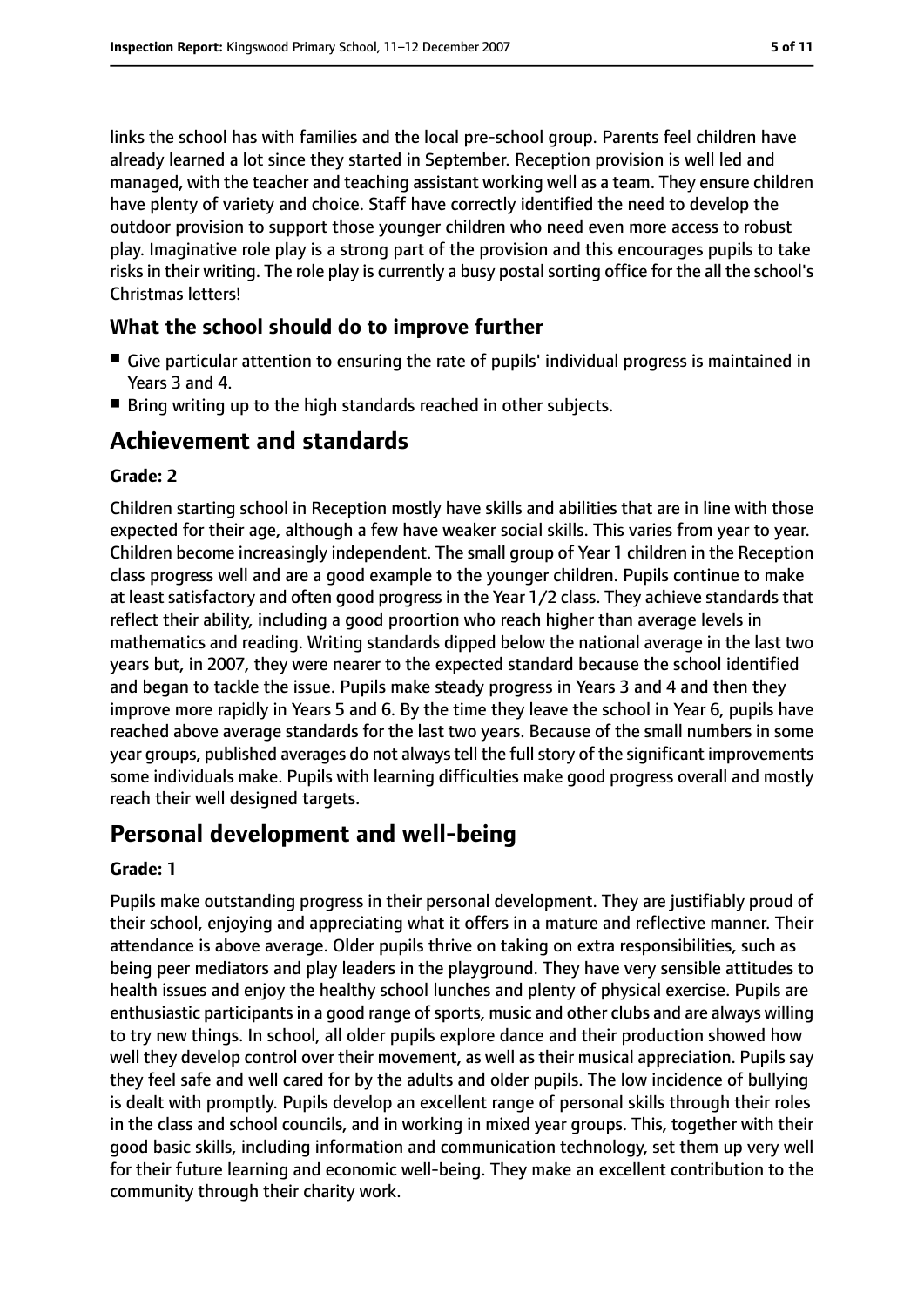# **Quality of provision**

# **Teaching and learning**

#### **Grade: 2**

Pupils have positive attitudes to learning and generally make good progress because of the very good teaching they receive. They enjoy the carefully planned activities on offer. Teachers ensure pupils are busy and working hard despite the challenges of dealing with large mixed age classes. Most teachers plan for different learning needs well and challenge pupils effectively. A minority of pupils in early Key Stage 2 could do more if they were clearer about their personal targets and what steps they need to take to improve. Teachers work well with teaching assistants, who know how to support and guide pupils appropriately. Teachers assess pupils' work carefully and pupils find the coloured marking system helpful in almost all classes. There is, however, some inconsistency in its use. Modern interactive technology is used to good effect and really stimulates pupils' enthusiasm for learning, as was seen when pupils viewed web coverage of a film première. A suitable range of new strategies is employed to encourage pupils to write more extensively, but pupils' punctuation and spelling require further improvement.

#### **Curriculum and other activities**

#### **Grade: 2**

The curriculum motivates pupils and meets their needs. Visiting specialists teach French, German, physical education and music. Cross-curricular learning projects have increased the breadth and relevance of what is offered. Good use is made of visits to places like the Roman Baths and Oxford's museums and botanical garden. These ensure all pupils extend their horizons. They not only excite pupils' interest in learning but also help personal development and confidence so pupils can become lifelong learners. Pupils benefit from a residential experience. They gain good insight from the visits of pupils from schools in four European countries. There are also links with an African school.

#### **Care, guidance and support**

#### **Grade: 2**

Care, guidance and support are good. The care and concern shown to pupils help them to feel confident and to learn well. Parents say that new pupils settle easily. Arrangements for child protection are robust. Pupils know whom they can turn to for advice or help. There are effective systems to ensure pupils' health and safety. Staff, including the lunchtime supervisors, give pupils clear guidance and the school's golden rules are fairly enforced. Pupils' achievements are duly celebrated and they are active participants in their class circle discussions about personal, health and social matters. Teachers help pupils understand how to improve their work through clear review sessions at the end of lessons. However, marking does not always consistently follow the agreed policy, so some pupils are not clear about how to improve. Provision for pupils with learning difficulties is good and the school seeks advice and support to meet individual needs, although these are sometimes slower in coming than the school would wish.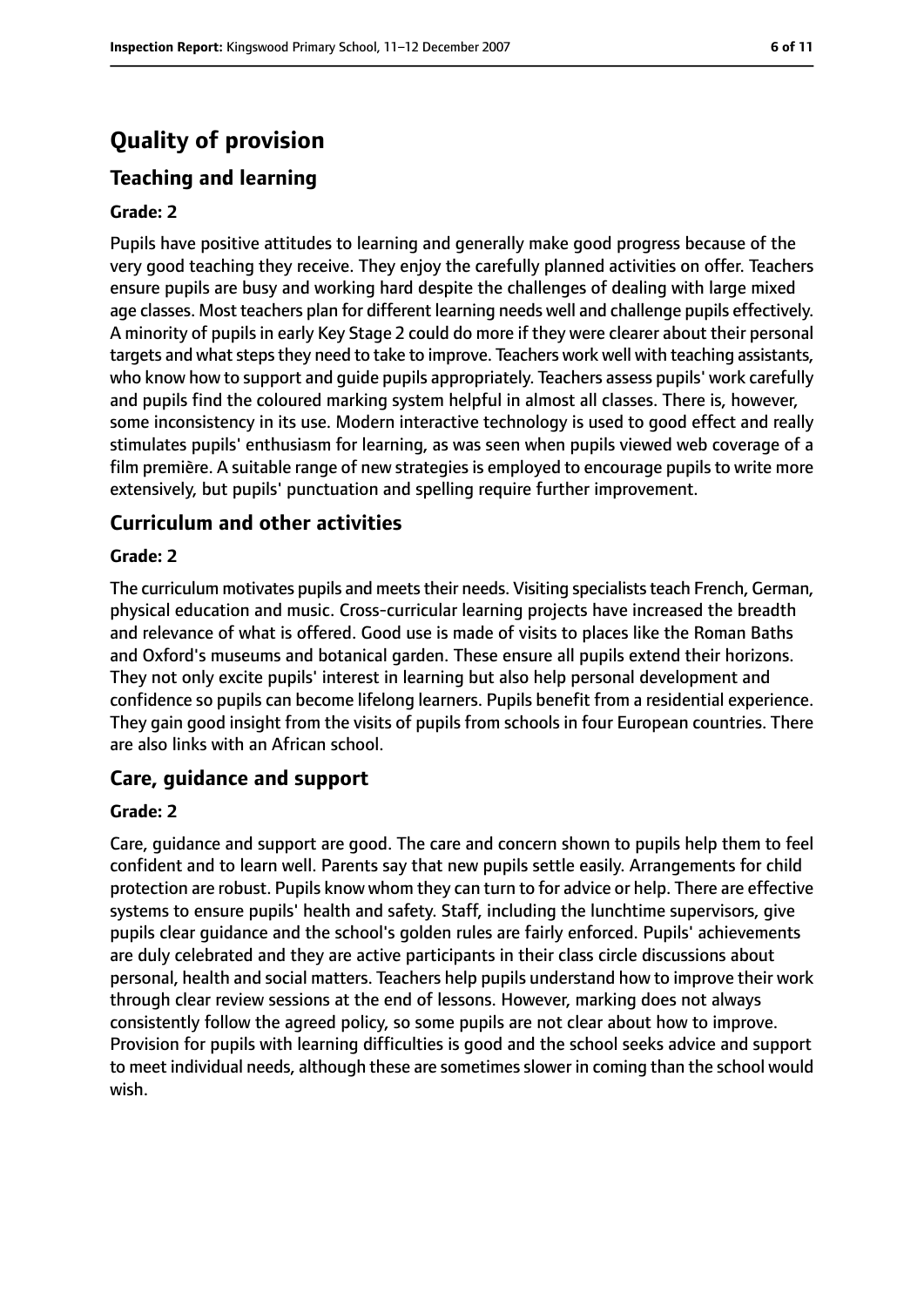# **Leadership and management**

#### **Grade: 2**

The school is very well led and managed. The headteacher has a strong sense of purpose and high aspirations for the school. Staff share management responsibilities appropriately. The school gives good value for money. Governance is good. Governors have regular contact with the school and are well informed. They are fully involved in the school's evaluation and development planning. Recently they have worked successfully with senior management to lead the school through some instability in staffing. The school has a thorough set of data, tracking pupils' progress. Curriculum leaders and the headteacher know where further support and intervention are required to ensure all pupils meet their potential. Staff set challenging academic targets for the school as a whole and work hard to help pupils to meet them. The shared purpose and determination of the staff and governors ensure standards are maintained despite the higher than expected number of new arrivals who come late in their primary schooling. The school values all of its pupils.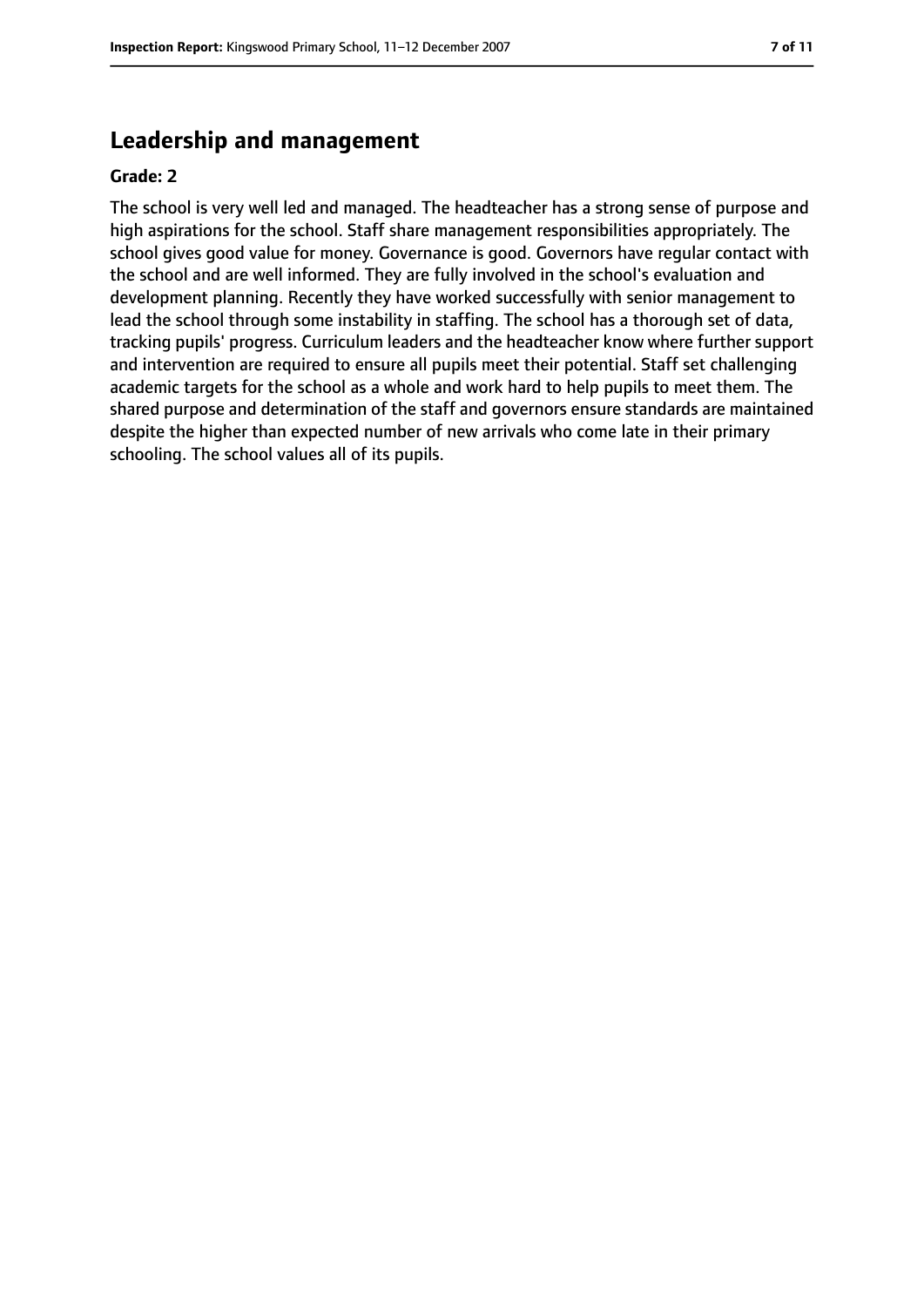**Any complaints about the inspection or the report should be made following the procedures set out in the guidance 'Complaints about school inspection', which is available from Ofsted's website: www.ofsted.gov.uk.**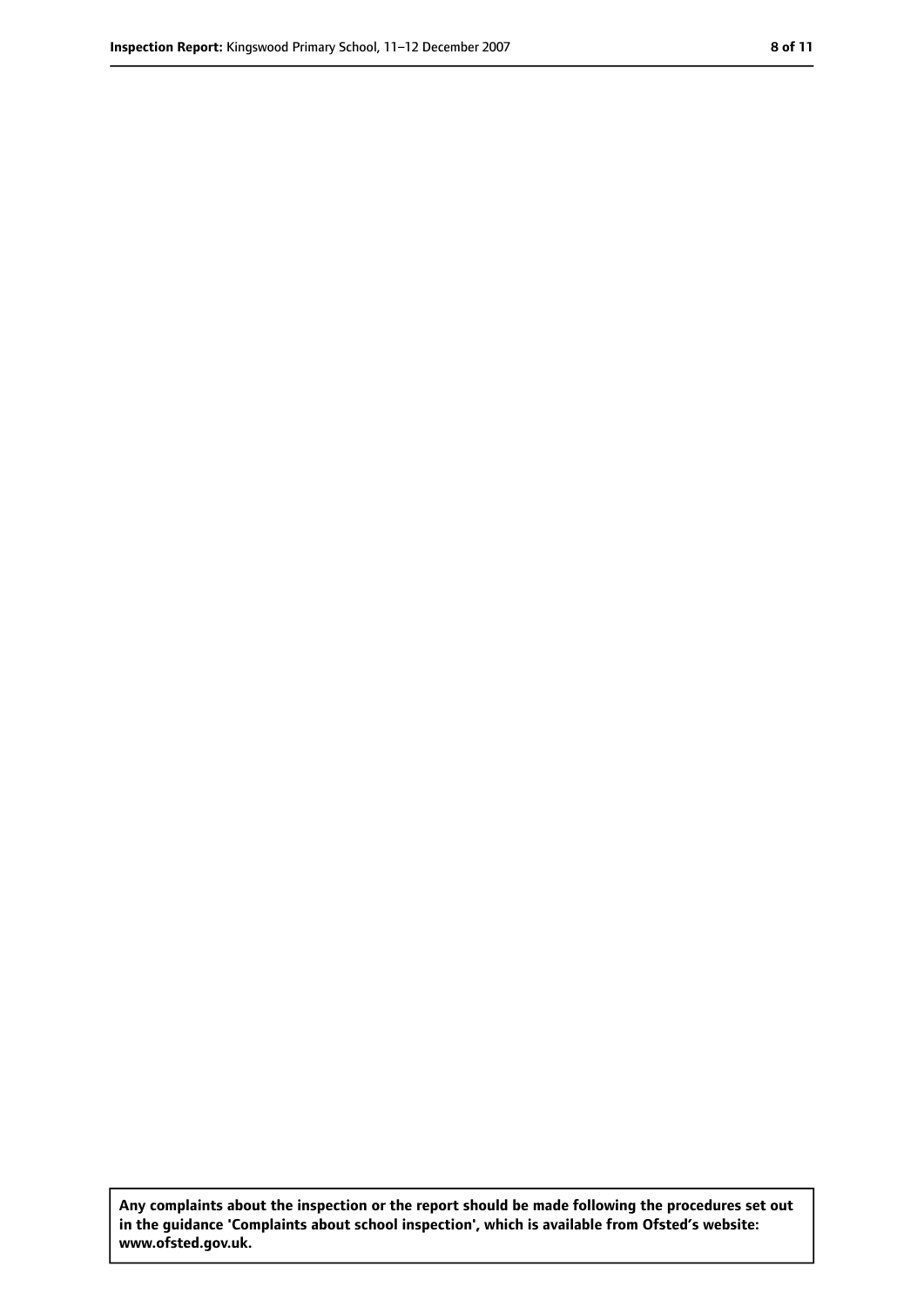# **Inspection judgements**

| $^{\backprime}$ Key to judgements: grade 1 is outstanding, grade 2 good, grade 3 satisfactory, and | <b>School</b>  |
|----------------------------------------------------------------------------------------------------|----------------|
| arade 4 inadequate                                                                                 | <b>Overall</b> |

# **Overall effectiveness**

| How effective, efficient and inclusive is the provision of education, integrated<br>care and any extended services in meeting the needs of learners? |     |
|------------------------------------------------------------------------------------------------------------------------------------------------------|-----|
| Effective steps have been taken to promote improvement since the last<br>inspection                                                                  | Yes |
| How well does the school work in partnership with others to promote learners'<br>well-being?                                                         |     |
| The effectiveness of the Foundation Stage                                                                                                            |     |
| The capacity to make any necessary improvements                                                                                                      |     |

## **Achievement and standards**

| How well do learners achieve?                                                                               |  |
|-------------------------------------------------------------------------------------------------------------|--|
| The standards <sup>1</sup> reached by learners                                                              |  |
| How well learners make progress, taking account of any significant variations between<br>groups of learners |  |
| How well learners with learning difficulties and disabilities make progress                                 |  |

# **Personal development and well-being**

| How good is the overall personal development and well-being of the<br>learners?                                  |  |
|------------------------------------------------------------------------------------------------------------------|--|
| The extent of learners' spiritual, moral, social and cultural development                                        |  |
| The extent to which learners adopt healthy lifestyles                                                            |  |
| The extent to which learners adopt safe practices                                                                |  |
| How well learners enjoy their education                                                                          |  |
| The attendance of learners                                                                                       |  |
| The behaviour of learners                                                                                        |  |
| The extent to which learners make a positive contribution to the community                                       |  |
| How well learners develop workplace and other skills that will contribute to<br>their future economic well-being |  |

# **The quality of provision**

| How effective are teaching and learning in meeting the full range of the<br>learners' needs?          |  |
|-------------------------------------------------------------------------------------------------------|--|
| How well do the curriculum and other activities meet the range of needs<br>and interests of learners? |  |
| How well are learners cared for, quided and supported?                                                |  |

### **Annex A**

 $^1$  Grade 1 - Exceptionally and consistently high; Grade 2 - Generally above average with none significantly below average; Grade 3 - Broadly average to below average; Grade 4 - Exceptionally low.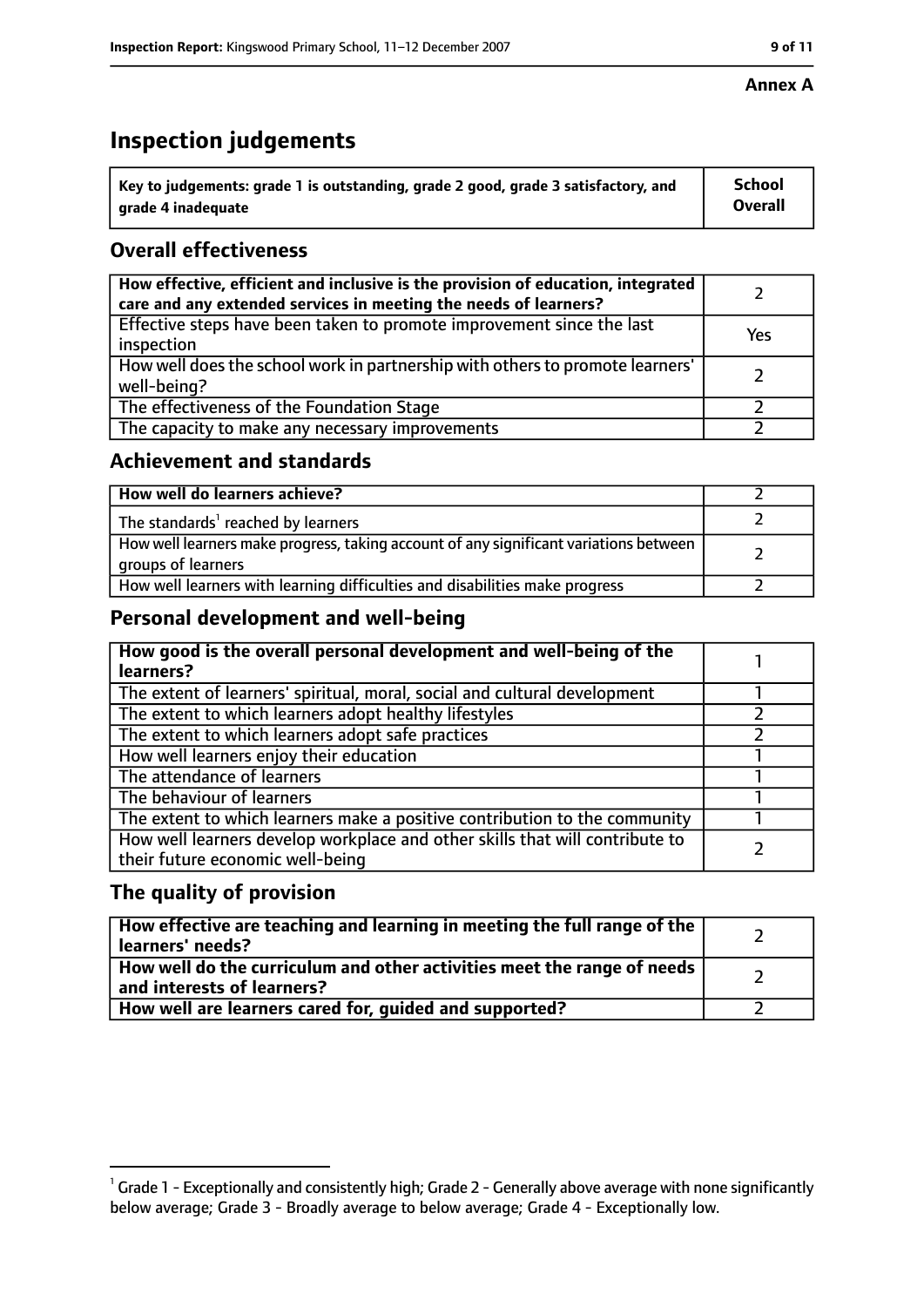# **Leadership and management**

| How effective are leadership and management in raising achievement<br>and supporting all learners?                                              |           |
|-------------------------------------------------------------------------------------------------------------------------------------------------|-----------|
| How effectively leaders and managers at all levels set clear direction leading<br>to improvement and promote high quality of care and education |           |
| How effectively leaders and managers use challenging targets to raise standards                                                                 |           |
| The effectiveness of the school's self-evaluation                                                                                               |           |
| How well equality of opportunity is promoted and discrimination tackled so<br>that all learners achieve as well as they can                     |           |
| How effectively and efficiently resources, including staff, are deployed to<br>achieve value for money                                          |           |
| The extent to which governors and other supervisory boards discharge their<br>responsibilities                                                  | 2         |
| Do procedures for safequarding learners meet current government<br>requirements?                                                                | Yes       |
| Does this school require special measures?                                                                                                      | <b>No</b> |
| Does this school require a notice to improve?                                                                                                   | No        |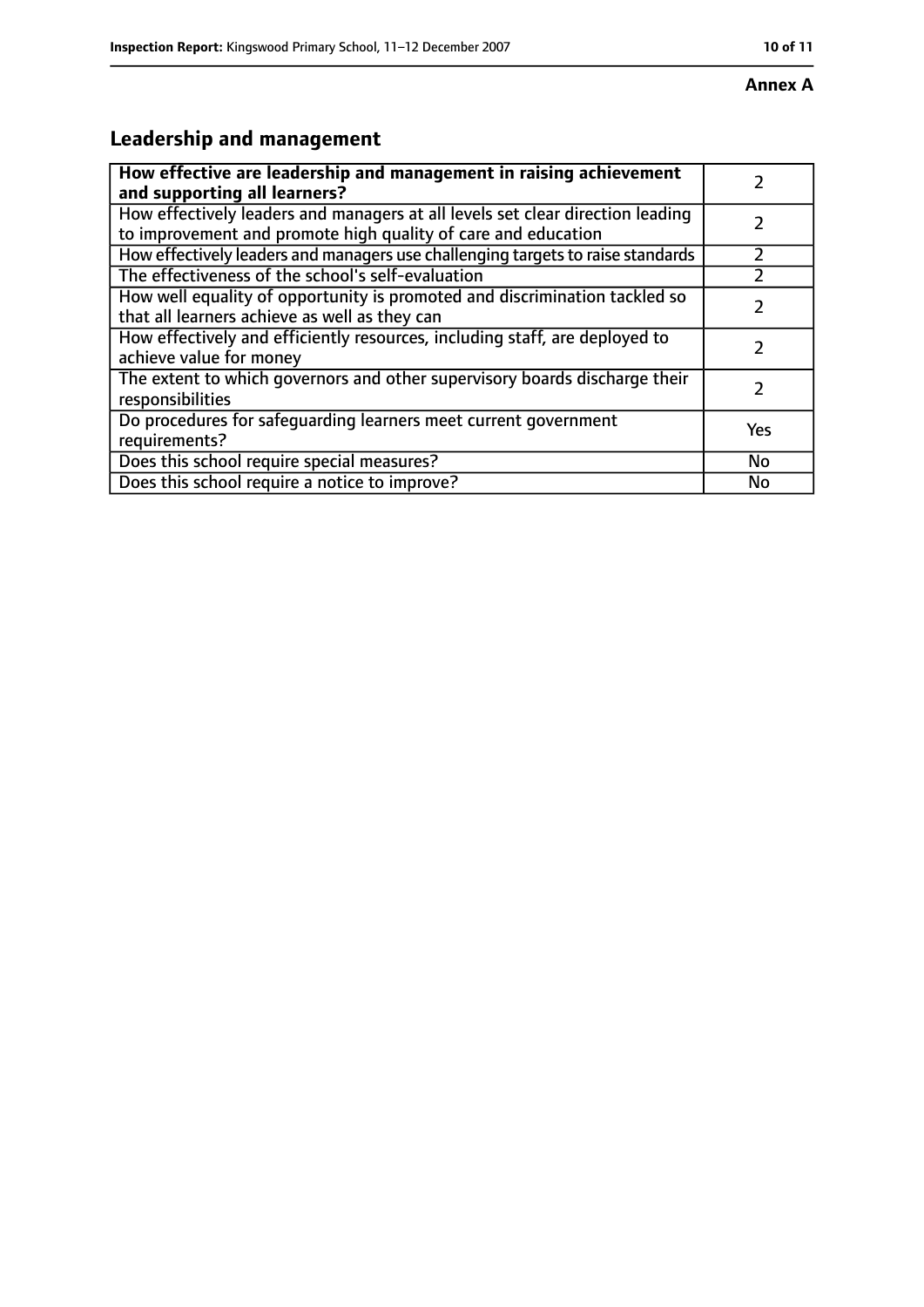#### **Annex B**

# **Text from letter to pupils explaining the findings of the inspection**

13 December 2007

#### Dear Pupils

Inspection of Kingswood Primary School, Kingswood GL128RN

Thank you for making me so welcome when I visited your school. I was delighted to see how hard you all work and how you grow up to be so thoughtful and sensible. I agree with you that you go to a good school. Your teachers teach you well and your headteacher works very hard with the staff and governors to see you have appropriate work to do. The Moses production showed me how well you cooperate and work together. It was excellent- especially the attention the dancers gave to their movements.

I enjoyed hearing about the trip to Bath, how you entertained your foreign visitors, and about the various clubs you have after school. Thank you to those of you that showed me your writing and home school link books. I can see that you are trying hard in your learning in all subjects and reach good standards.

In order to help you improve even more, I have asked your teachers to keep developing your writing. Try to learn your spellings and remember the correct punctuation! I have also asked teachers to make sure that all the targets in Years 3 and 4 are at the appropriate level so you can keep up the pace of your work.

Well done to the school council who helps make sure everyone's view is represented when it holds its meetings. Your new playground equipment is lovely. I think your behaviour is extremely good. You listened very attentively to the Nativity re-enactment.

I hope the Reception class pupils manage to deliver all the Christmas post and that you all have a lovely Christmas.

Best wishes.

Mo Roberts Her Majesty's Inspector